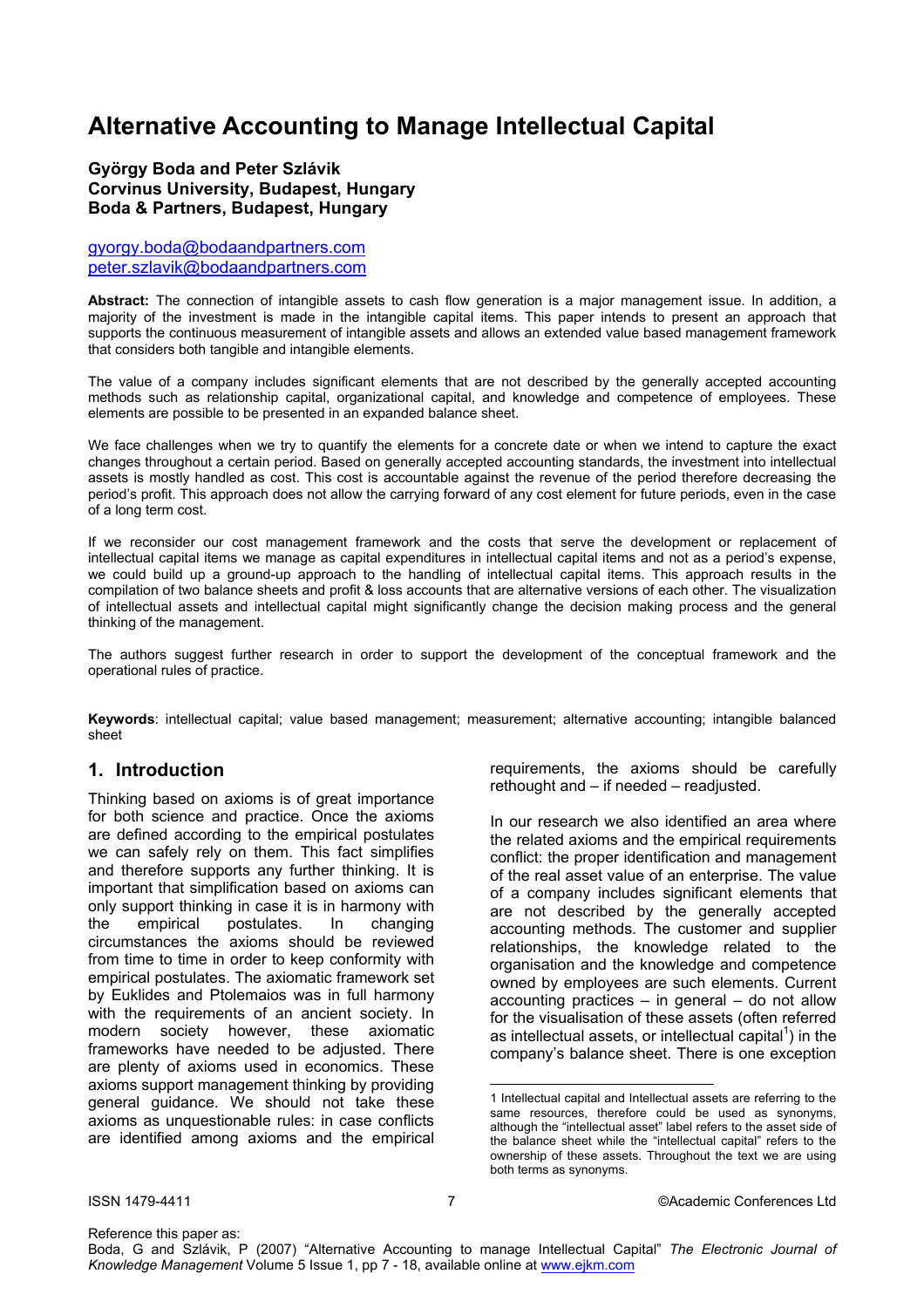however; in the case of a company acquisition the buyer is allowed to represent goodwill in its accounts when the book value of the purchased entity is below the purchase price. The importance of intellectual capital in the value of a company is increasing rapidly. Due to the fact, that accounting standards do not support the reporting of these assets, the task of management teams is getting even more complex because it is extremely difficult to manage something that you cannot properly visualise. Our intention is to provide guidelines and support for the entities that intend to manage these elements by integrating related management information into existing reporting frameworks. By doing this we can help these companies operate more efficiently. For this task we also need to touch and rethink certain axioms of economics.

#### **2. The shift among tangible and intangible assets**

- Fewer and fewer companies have operations primarily involving physical assets. Instead, most companies are service providers.
- Among production factors there is a remarkable shift to the intangible (i.e. intellectual) elements.

The above statements are true in most industry sectors worldwide. Research shows that on average 75% of the company's value is not described on its Balance sheet (Zambon 2005). Investigation and research carried out by the authors among Hungarian entities resulted in similar findings. Companies taking action in this field are not limited to certain industry segments. In general those entities are more open to putting a lager emphasis on these assets that have a higher "intellectual capital index"<sup>2</sup>. There are several reasons why we should concentrate on this process. In general, the value of a company is significantly higher than its book value; therefore we cannot neglect answering the question why this occurs. The increasing company value – in most cases – does not mean that the total book value of assets is growing with the same rhythm, moreover the proportion of total book value of assets to company value is getting smaller as the company value grows. In such a situation we should be able to predict the resulting increasing company value. Does the profit making capability of the physical assets grow with an increased marginal productivity or are there hidden assets behind the ones presented in the balance sheet? The book value only represents the value of the physical assets and the value of certain – but limited – intangibles (e.g. software and patents).

- Relationship capital (external structure related value)
- Organisational capital (internal structure related value)
- Knowledge and competence of employees (employee related value)

Relationship capital includes customer, supplier and other relationships. In addition this represents references, public relationship value and the image of the company (and its products). These elements could represent a significant proportion of the company's value. Yet only small portions of such elements (such as patents) are allowed to be indicated in the company accounts. Organisational capital includes standardised and customised processes, information and administration systems/frameworks and company culture. These elements differentiate the entity from similar organisations (besides relationship capital and individual employees) and allow the organisation to be unique in its own way. Knowledge and competence of employees describes the value assigned to individual employees. This refers to the capability of employees to create material or immaterial assets and properties. These elements are strongly related to the manpower of the company (or are very difficult to harvest it without them) therefore we could define them as knowledge capital or intellectual capital. Based on the previously described factors, the balance sheet describing the capital of a company should be expanded by these newly introduced elements. The expanded balance sheet is described in Figure 1.

#### **3. How can we identify and quantify the intellectual capital of an entity?**

Theoretically we could easily identify the elements of intellectual capital. The theoretical identification does not need exact data, and the components will be the same for every company. However, we face challenges when we try to quantify the elements for a concrete date or when we intend to capture the exact changes throughout a certain period. The simplest approach to capturing the amount of intellectual capital is to first determine:

- The market value of the company, or
- The quantified strategic plan of the company.

In the latter case we could identify the discounted free cash flow of the entity based on the strategic plan. This enables us to measure the value of the company, therefore finally version B, equals version A.

l

The market value of a company consists of other elements, such as

<sup>2 =(</sup>Company Value – Book value of assets)/Company value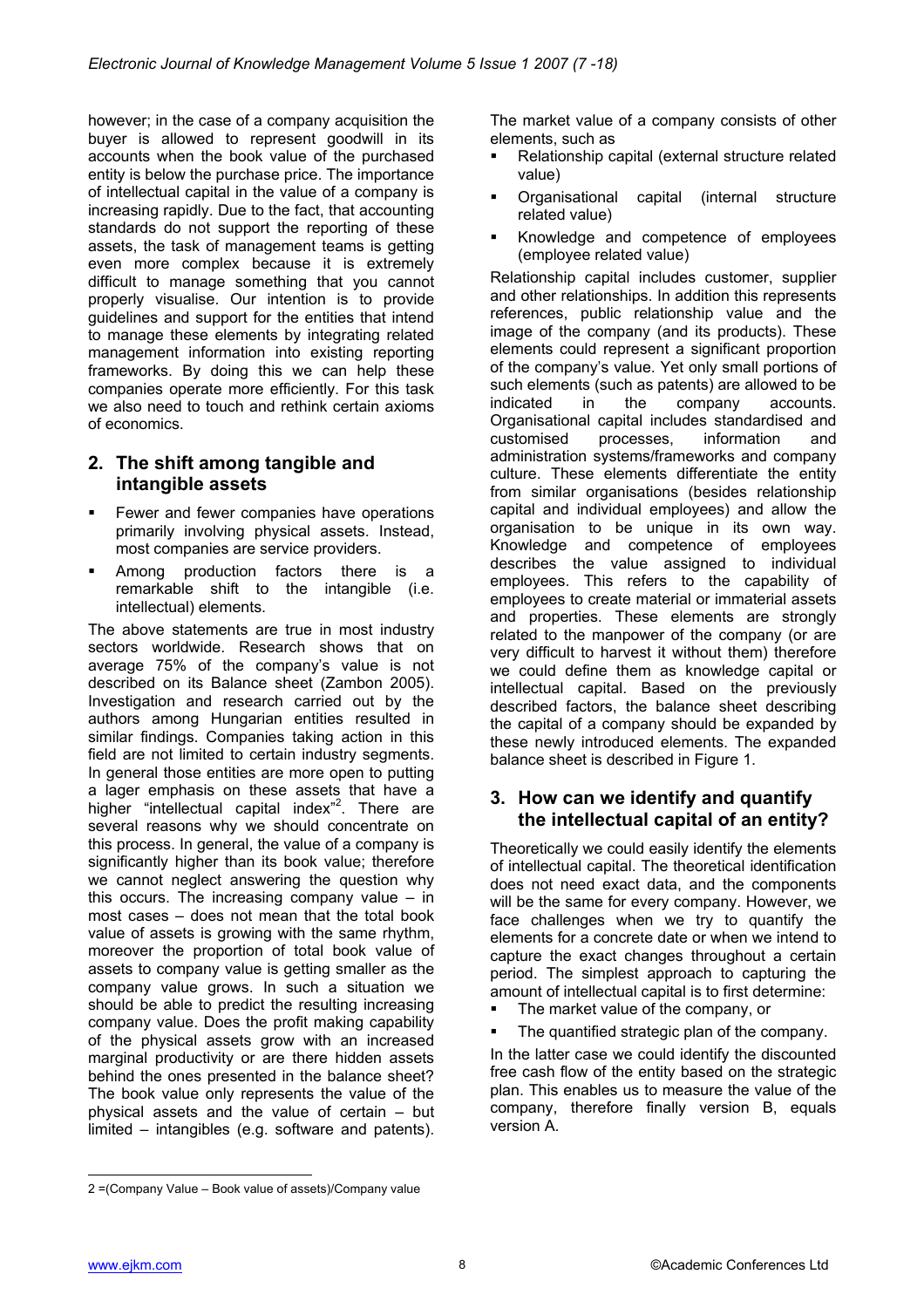

**Figure 1**: Structure of expanded balance sheet

In case of listed companies the value of the entity is always available (although not always reliable for various reasons) – version  $A -$ , while for unlisted companies it is available only on a caseby-case basis (i.e. when having an offer from a potential investor). Should there be any problem with the availability of market value, we can always rely on version B, to identify the required information. The basic  $-$  and a bit simplified  $$ formula for identifying total amount of intellectual capital is to subtract the book value of total assets from the market value of the company. Having this data available – unfortunately – does not provide information about the elements of intellectual capital.

Since the value of the company comes from both the physical assets and the intellectual assets of the entity, proper value based management requires the management of the intellectual assets, too. The balanced way of managing the value of a company is accomplished by concentrating on both crucial elements. When managing material assets, we have a lot of information available from the conventional management reports, where we can see the physical assets, the working capital and other elements in detail. The process of identifying intellectual capital that we investigated above only gives us an overall value. This identification process does not give us understanding and therefore the ability to manage the individual

components of intellectual capital. We need to find a proper way to capture this information.

#### **4. Money spent on intellectual capital – is it cost or investment?**

Based on generally accepted accounting standards, the investment into intellectual assets is mostly handled as cost. This cost is accountable against the revenue of the period therefore decreasing the period's profit. This approach does not allow the carrying forward of any cost element for future periods, even in the case of a long-term cost (like the tutorial fee of an internal training). There is one exception that we have already mentioned: in the case of a company acquisition the buyer is allowed to represent goodwill in its accounts if the book value of the purchased entity is below the purchase price. The generally accepted accounting standards require having the chart of accounts as described in Appendix 1.

- Includes those accounts that are describing the book value of the entity's assets such as tangible assets, current assets, cash and bank, long term financial assets and prepayments
- Includes an intangible account that summarises those assets that are intangible, but allowed to be presented in the balance sheet (e.g. patents, software)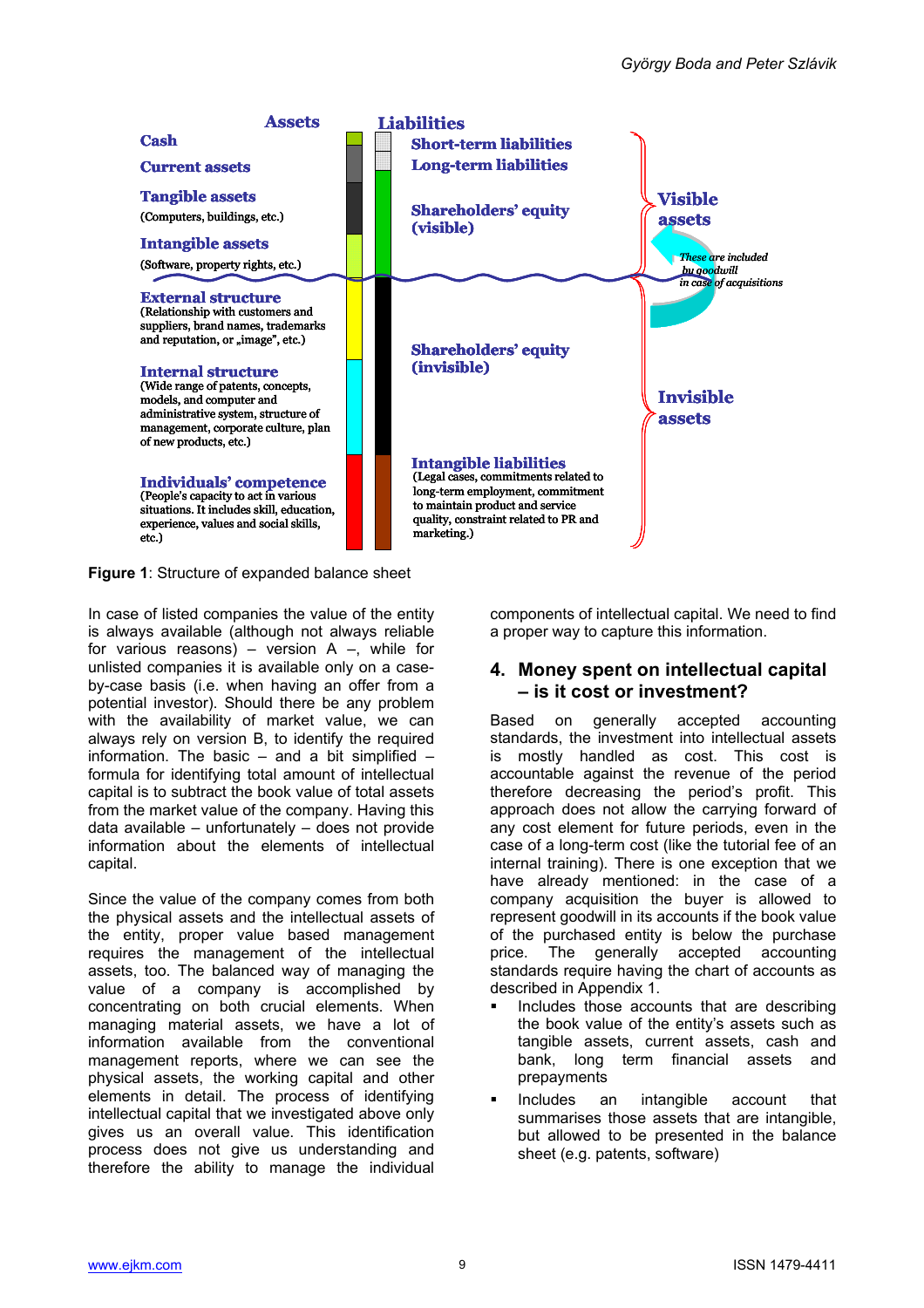- Includes the most important liabilities that are necessary to determine the company's shareholders' equity
- The chart describes the creation of assets and the patterns of change, it also describes the balance between assets and liabilities.

These accounting rules are extremely important for our analysis, because the axioms behind this logical framework are the points that we would like to modify slightly in order to have an alternative (updated) accounting structure.

The cautious, conservative approach of generally accepted accounting methods is understandable. This only supports those quantifying methods that are fully defendable and reliable, and therefore it provides stability for the measurement process.

# **5. Alternative chart of accounts**

We can capture the value of the company more precisely if we do not distinguish between the creation of tangible capital expenditures, intangible capital expenditures – that are allowed to be accounted for as assets by accounting standards – and other intangible capital expenditures not handled by accounting standards. Moreover the volume of the latter group is more significant than conventional intangibles. Resources invested to intellectual capital – in our view – are basically capital expenditures and not expenses.

Without visualising and controlling this process we cannot manage our company properly. This approach allows us to measure better the real extent of the profit of every period. If we reconsider our cost management framework and costs that serve the development or replacement of intellectual capital items we manage as capital expenditures in intellectual capital items and not as period's expense, we could build up a ground up approach of handling of intellectual capital items. Of course this requires a significantly modified cost accounting framework. In this framework we should make a decision on each and every individual cost item which asset category it belongs, and what the proportion is that could be capitalised (based on its efficiency). Besides this, we should determine the depreciation rule and the impairment measurement of each group of assets, too. This method expands the generally used chart of accounts with alternative accounts (see Appendix 2).

The Figure in Appendix 2 does not include accounts that are not important for visualising the On the contrary the measurement of intellectual capital is highly uncertain. This is true, but we believe that this should not mean that we exclude any element just because there is uncertainty assigned. If declare any intellectual capital related event as cost related to the current period, we do not allow for the visualisation of certain assets. Therefore finally the total assets we present in the company's books will be far below the real value of the company. As the intellectual capital is growing at an accelerating rate, the proportion of company value presented in the books is getting smaller and smaller and the value based management is becoming more and more difficult due to the fact that the necessary information for decision making is not visualised, and therefore it cannot be obtained.

creation of intellectual capital. These are not influenced by the newly introduced elements. Neglecting these accounts allows us to simplify the chart, but of course these accounts remain in use. The main difference between the two charts of accounts is that we separated the first expense flow on Appendix 1 into two relevant pieces. In the figure in Appendix 2 we separated those expenses that refer to the creation of intellectual assets (1b expense flow) and we determined the capitalisation of these expenses. This method produces fewer expenses in our profit and loss of the first period compared to the conventional approach, but  $-$  in parallel with this  $-$  additional depreciation cost should be presented relating to the new categories of assets in each period.

This new cost management approach results in profit reallocation among different periods. The total effect of profit reallocation is zero in the long term (although the costs are redefined as capital expenditures, the newly created assets should be depreciated during the time horizon), therefore compared to the conventional approach this approach creates different foundation for management decisions. This approach could be helpful for management if they see the conventional reports in parallel with the extended reporting. Companies have to calculate taxes based on their conventional accounting statements, therefore the modification of the chart of accounts should not result in neglecting tax accounting information. In the new structure we should be able to visualise both the conventional and the extended accounting information.

The extended accounting approach not only modifies the asset side of the balance sheet but also requires an alternative calculation of shareholders' equity (see Appendix 3).

Shareholders' equity and profit/loss for the year can be calculated in an alternative way: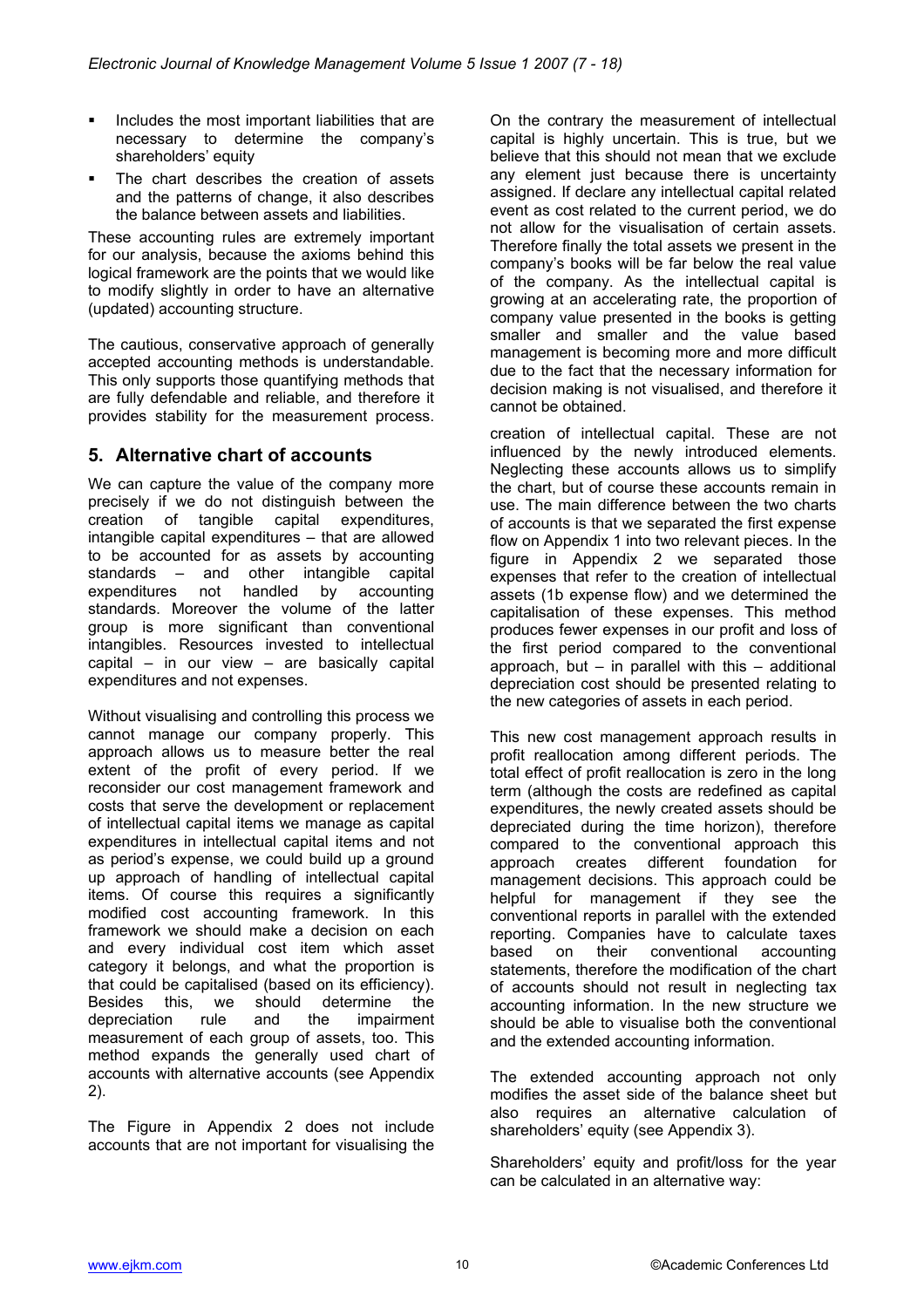- With the help of the wide arrows we can obtain the company's shareholders' equity and profit/loss for the period according to accounting standards. In this case we apply cost items of accounting standards, which measure the company's shareholders' equity and the change of shareholders' equity.
- On the side of dotted arrows we determine the company's intellectual assets and its shareholders' equity and profit/loss for the period influenced by its intellectual assets. This method results in different values than the values calculated based on the conventional accounting standards.

This approach results in the compilation of two balance sheets and profit and loss accounts that are alternative versions of each other.

- The balance sheet compiled by accounting standards includes assets and liabilities. Assets consist of intangible assets, tangible assets, long-term financial assets, cash and bank, other current assets and prepayments. Liabilities consist of visible shareholders' equity, provisions, short-term and long-term liabilities and accruals. The balance between the two sides is kept stable.
- The balance sheet that allows us to support the measurement of the company's enterprise value, includes additional intellectual assets, such as internal structure related, external structure related and individuals' competence related elements. These additional intellectual assets are balanced by the invisible shareholders' equity on the other side of the balance sheet.

Management that is used to solely relying on conventional accounting information might be frightened to give up this comfortable framework. The introduction of extended elements however is not contrary to the classic way of reporting, but rather it can provide useful additional information that might be critical for certain management decisions. Besides the calculation of cash flow related information remains exactly the same in both approaches.

Similar to conventional group of assets, the efficiency and obsolescence of intellectual assets is a crucial topic, as well. The method of intellectual asset evaluation should be the same that is used in the case of tangible assets according to IFRS. At the end of each period we have to measure the actual value of our intellectual assets (item by item) and decide upon their impairment loss.

#### **6. Controls related to intellectual capital**

The visualisation of intellectual capital is not yet a settled procedure; therefore it is difficult to provide exact guidance for decision-making dilemmas assigned to the topic. Several samples show that if one can misuse something then it will be misused. Accounting standards disallow the application of alternative solutions, because they might take uncertainties into accounting measures. The figures of one of the largest Hungarian pharmaceutical companies (Figure 2) support the difficulties of the visualisation of intellectual capital.



**Figure 2**: Visible and invisible capital of Richter Gedeon Ltd.

Estimations of enterprise value are very sensitive to prospective expectations. This can be presented by the enterprise value estimated based on share prices. Stability of enterprise value measured by discounted cash flow (DCF) is deceptive. This is also sensitive to the applied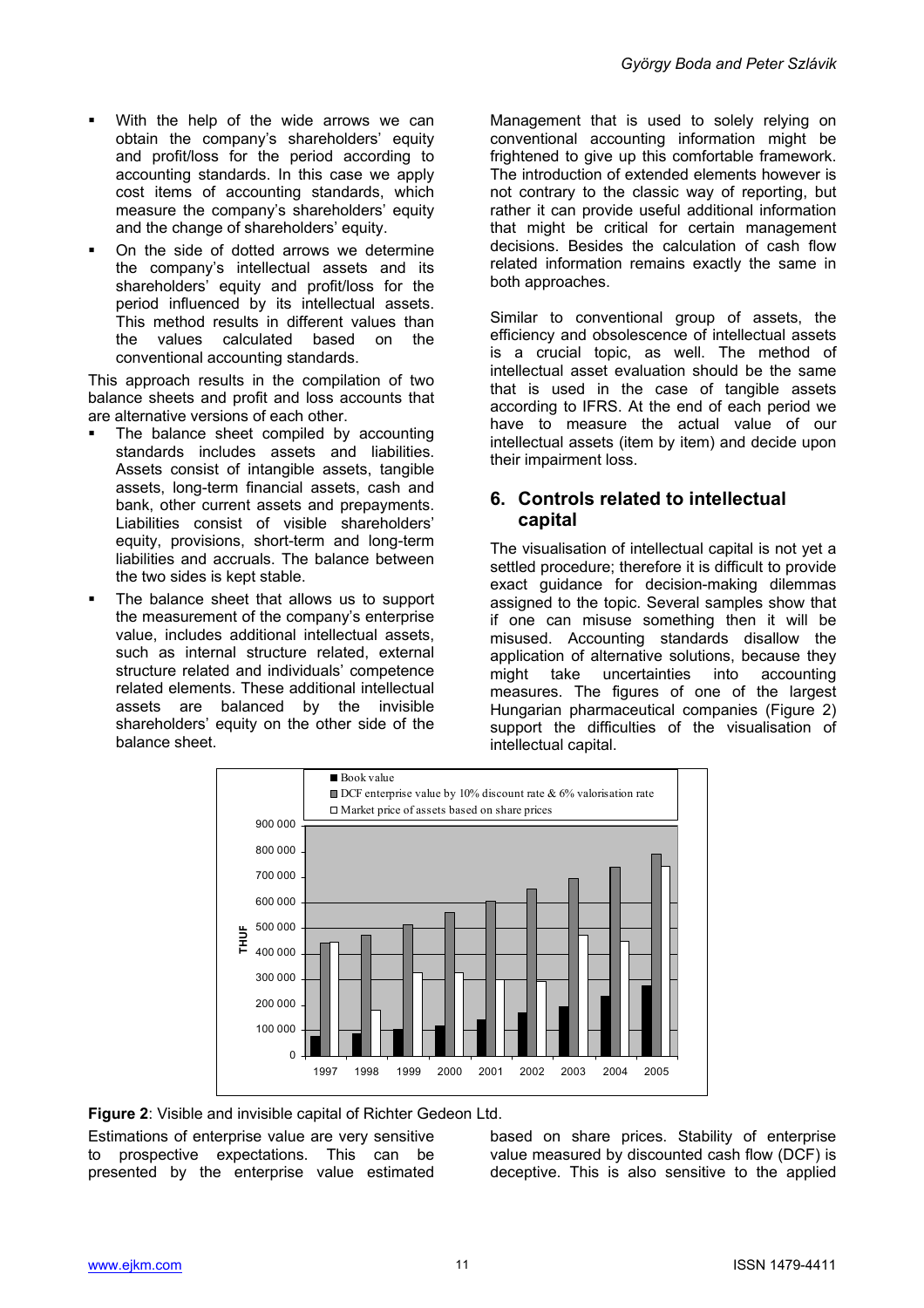discount rate and weighted average cost of capital (WACC). Growth of book value is significant and stable. The problem is that the book value is not in the neighbourhood of enterprise value, it is less than the half of the company's enterprise value. An accounting approach that continuously undervalues the company's enterprise value with such an extent could be questionable by this market data. When measuring the company's intellectual capital the management intends to gather information for its own purposes, thus it does not want to give a short weight and cheat itself. Of course, mistakes are always possible. The situation is similar to planning: the planning process is the real value for the management and not the plan itself. Translating it to the company valuation: the base value is the process of company valuation (and the related value based management) and not the enterprise value itself.

The good planner knows that planning is indispensable despite the fact that a plan is often built on some level of uncertainty. Risk management and sensitivity analysis should handle uncertainties during the planning process. The person who deals with measurement of company value has to do something similar: he has to identify the sensitive points of the adopted procedure and work out methods for decreasing the volume of sensitivity. Uncertainties can be managed in different ways:

- The first way can be the methodology of discounted cash flow (DCF) based company valuation. This method calculates enterprise value – total value of assets operated by the company (Mills, 1998) and – based on the discounted cash flows produced by the company in the foreseeable future. In the case of listed companies this method can be completed by the share price based company valuation method.
- The other way can be the alternative (expanded) accounting approach presented above.

Alternative accounting could be an important control instrument. It is possible, that if we capitalise all types of intellectual capital expenditures, which are not allowed to be accounted for as assets by accounting standards, we might get higher intellectual capital value than the difference between the DCF-based enterprise value and the tangible assets would allow. In such a case the intellectual assets might be under managed, or not efficient and therefore their value is not appropriate, thus an impairment should be applied. However, if the intellectual capital calculated during the bottom to top approach is smaller than the difference between the DCFbased enterprise value and the tangible assets, we have another problem that requires action. In

this case we might not had identified some items of intellectual capital which might lead to the under management of these assets without proper management focus.

There are some other instruments – scorecards – that support the managing of uncertainties. These include Skandia Navigator, (Edvinson and Malone, 1997) Intangible Asset Monitor (Sveiby, 2003) and Balanced Scorecard (Kaplan and Norton, 1996). All these instruments try to grasp the efficiency of intangible assets from the point of view of financial result of the entity. During the identification and quantification process of the company's intellectual capital we face significantly larger uncertainties than during the process of identifying the visible (tangible) capital based on the physical assets. In order to support these efforts we need to have scorecards and efficiency indexes. These indexes monitor the company's invisible capital (although they are not measuring it). Basically they all operate based on four viewpoints: financial, (customer/client) relationship, organisational and human. The general rule is that if the value of capitalised intellectual assets is exceeds the intellectual capital measured by DCF, the value of scorecard indexes will be unfavourable. This might help a lot in the management of the elements of intellectual capital. The use of scorecards might be a cost effective way of monitoring intellectual capital elements. Overall the annual itemised review (audit) of intellectual assets cannot be avoided by the simple use of scorecards.

The detailed monitoring of intellectual capital will require a lot of resources (both money and time). A profit-oriented company will undertake itself to these additional tasks only if the additional costs and efforts increase the profit and make cost management more efficient. This method provides a basis for the consistent valuation of a complex asset base that is fundamental for an effective cost management framework. Management can control a company's costs only in if it is fully aware of the characteristics of the company's assets (including cost of operation and profit generating capability). Due to the fact that the majority of the assets are intellectual, we cannot have an effective cost control environment without having controlling the management of intellectual assets. The new approach gives additional responsibility to the management, thereafter they need to operate based on extended return indexes (such as "ROCA"  $3$ ) instead of the old indexes (like ROA<sup>4</sup>). The former deals with the modified profit figure and the expanded asset base compared to the latter one. This might significantly change the

l

<sup>3</sup> Return on Complex Assets

<sup>4</sup> Return on Assets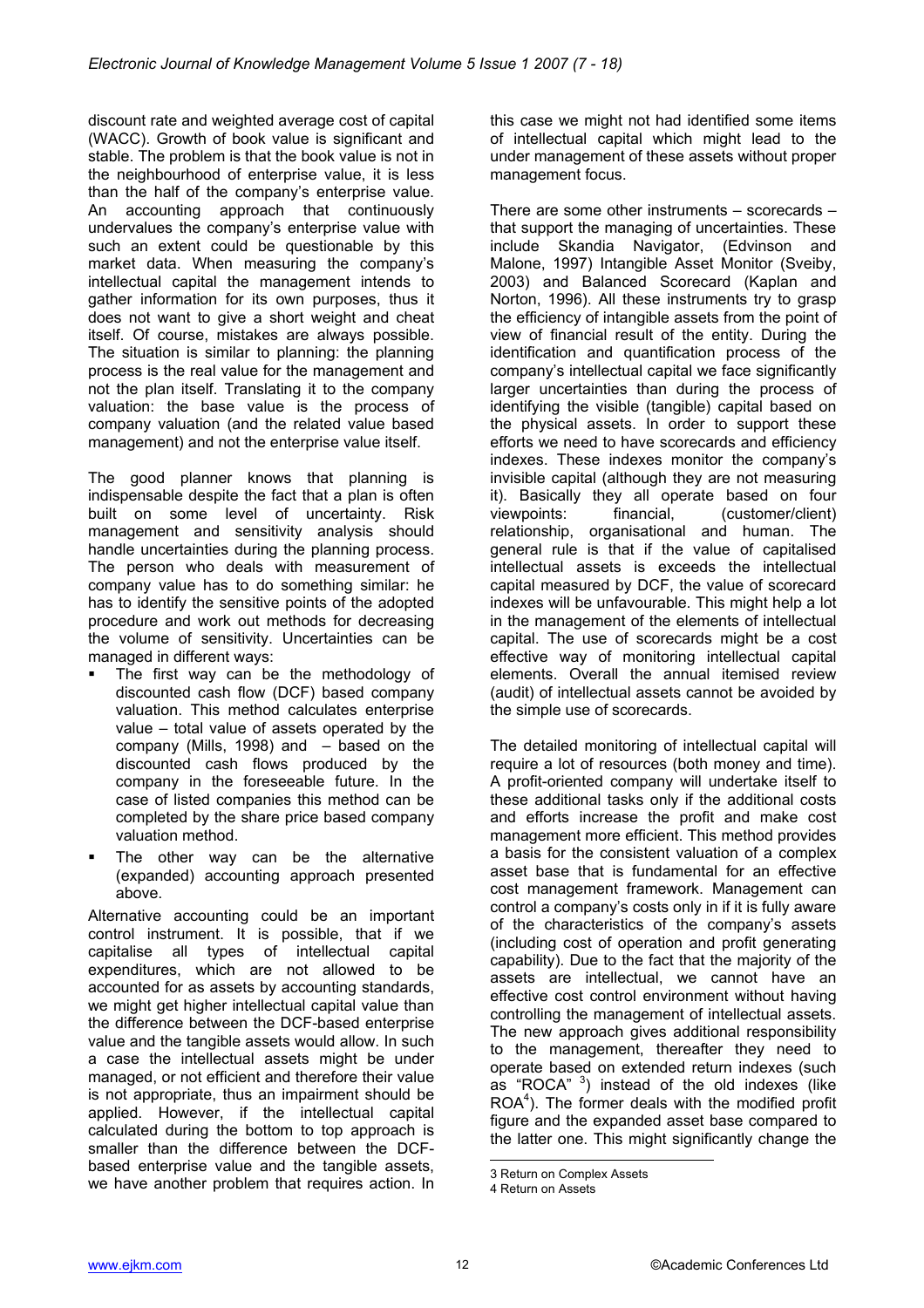decision making process and the general thinking of the management.

This new approach does not mean that we can increase our intellectual capital endlessly, without limits. Ascending capital expenditures in intellectual capital, which is a routinely and mechanically increased capital expenditure, imply the devaluation of capitalisation index (i.e. a worsening marginal utility ratio). So the decreasing proportion of capital expenditures increases the relevant intellectual capital items and the enterprise value. The rest is depreciated (or impaired) during the period, and finally becomes period cost. Identification of intellectual capital items does not mean that the classical efforts to reduce costs are useless. We cannot avoid the cost efficiency steps with capitalisation of expenses as intellectual assets, either. Parallel with the calculation of intellectual capital items we have to elaborate the continuous examination of efficiency of these new assets. The effect of an intellectual capital structure controlled with efficiency could be the same as the effect of a well thought out cost reduction and cost control procedure.

#### **7. Examples of axioms that need to be rethought**

Every economist is aware of the following two definitions:

- Variable costs are costs that are changing proportionally as the production level is changing
- Fixed costs are costs that are not dependent upon exact production level in a given range of production

Relating to these definitions the following chart is often presented (Figure 3)



**Figure 3**: The conventional interpretation of fixed and variable costs

This approach is in harmony with the focus areas of conventional accounting. In this respect this simplified approach might be adequate; however those who continuously face management decisions are aware of the fact that the real characteristics of costs are more complex. The next chart (Figure 4) is presenting the nature of costs in a more complex way.



**Figure 4**: Fixed and variable costs based on empirical observation

It is obvious that even the so-called fixed costs are subject to change as the dimension of production expands. Of course this does not mean that they share the characteristics of

variable costs that more flexibly and quickly react upon changes in production levels. Fixed costs however are likely to change slowly and gradually as production level is changing up- or downwards.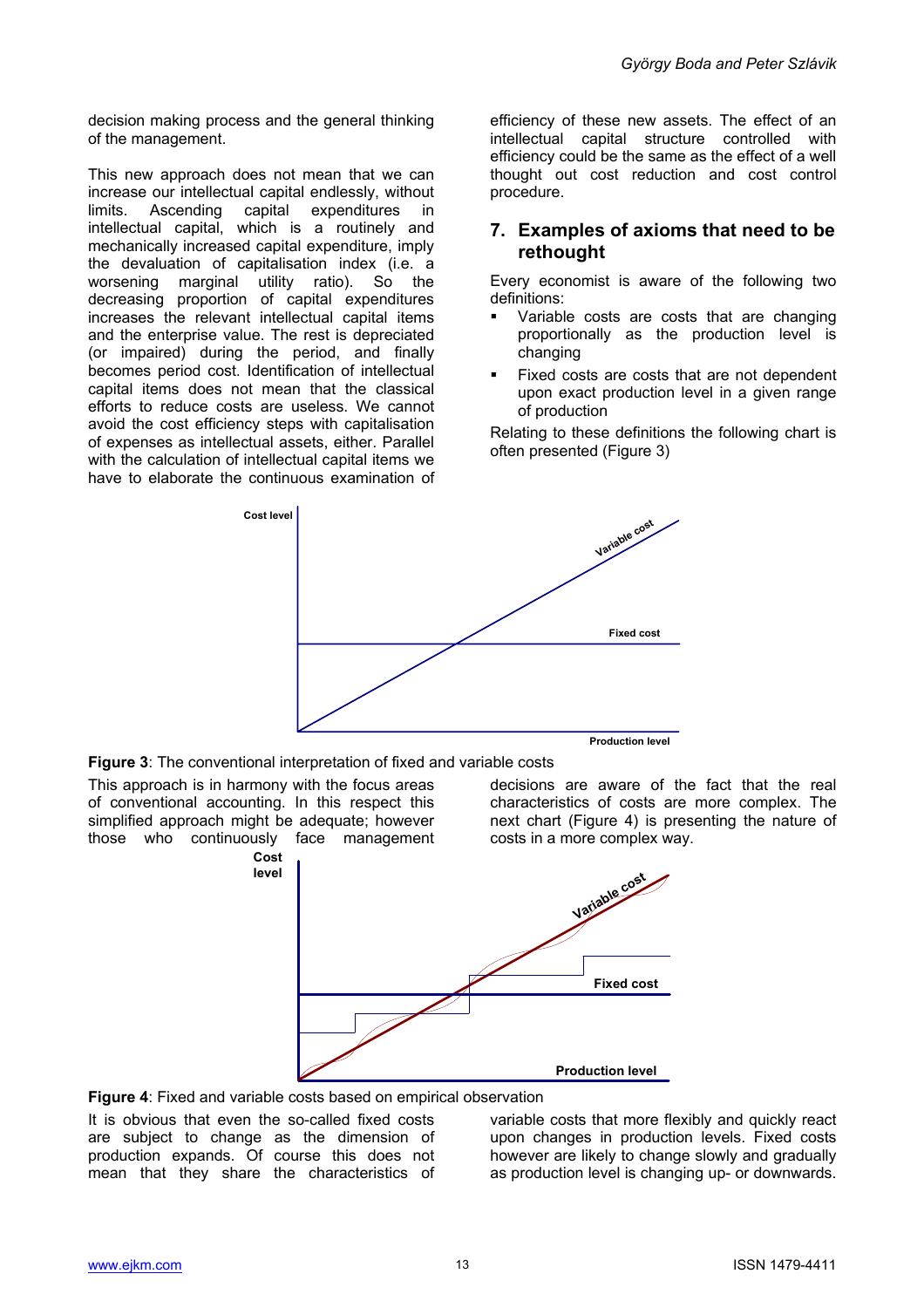This is why the previous definition contains the "in a given range of production" section. The main difference of the two cost categories therefore is mainly the way they change and not whether they change. What is perplexing in the definition of fixed cost is the missing element of what this cost is depending on. Answering this question is extremely important for a manager who intends to control the overall cost level of his company.

Regarding variable costs, there is no direct proportion between the changing level of production and the sum of variable costs. As the production level increases, the sum of variable costs is likely to follow a sinus curve set alongside a straight line. The level of incremental increase is likely to vary as we progress with increasing production level. This is due to the fact that even variable costs are influenced by the capacity of production (in the form of fixed assets as conventional accounting describes). The following chart (Figure 5) describes the complex relationship among cost categories and capacities.

As we move in time alongside the horizontal axis and we follow the increasing level of production in Figure 5, we see that a certain mix of physical and intellectual assets is necessary for the start of production. As we move on, it might be necessary to obtain new assets. The purchase of assets –

whether physical of intellectual – requires money, therefore we move this liquid asset to another asset category. This is considered to be an investment in conventional accounting therefore the amount spent on the acquisition is capitalised. We can account for costs after the new asset has commenced its operation. When we start our production we are sacrificing certain resources for future revenue (and of course profit).The use of capacities (assets) requires two types of sacrifice:

- Cost relating to the operation of capacities (assets)
- Cost relating to the fact that we are keeping and maintaining these capacities (assets)

The operational costs of capacities (assets) are obvious: we need energy, certain materials and labour costs to have these capacities (assets) operating. The second cost category is necessary because the capacities (assets) are wearing out as we use them: we need maintenance, repair and replacement. Two special – and very important – elements of this cost category are depreciation and amortisation. In case the capacity level is steady in a certain period of time, the characteristics of the first cost category is similar to variable costs, while the characteristics of the second category is similar to fixed costs.



**Figure 5**: Relationship among costs and capacities We should not forget however what we saw of variable costs in figure 4: there is no direct proportion between the production level and the sum of variable cost. When putting this to the context of capacity (asset) related cost, we should note that there are levels of production when the

use of capacities (assets) is not optimal: when we reach the limits of capacities (assets) – either upwards or downwards – the incremental cost of an additional unit's production will increase. So far we have mainly referred to production related capacities (assets). Are these statements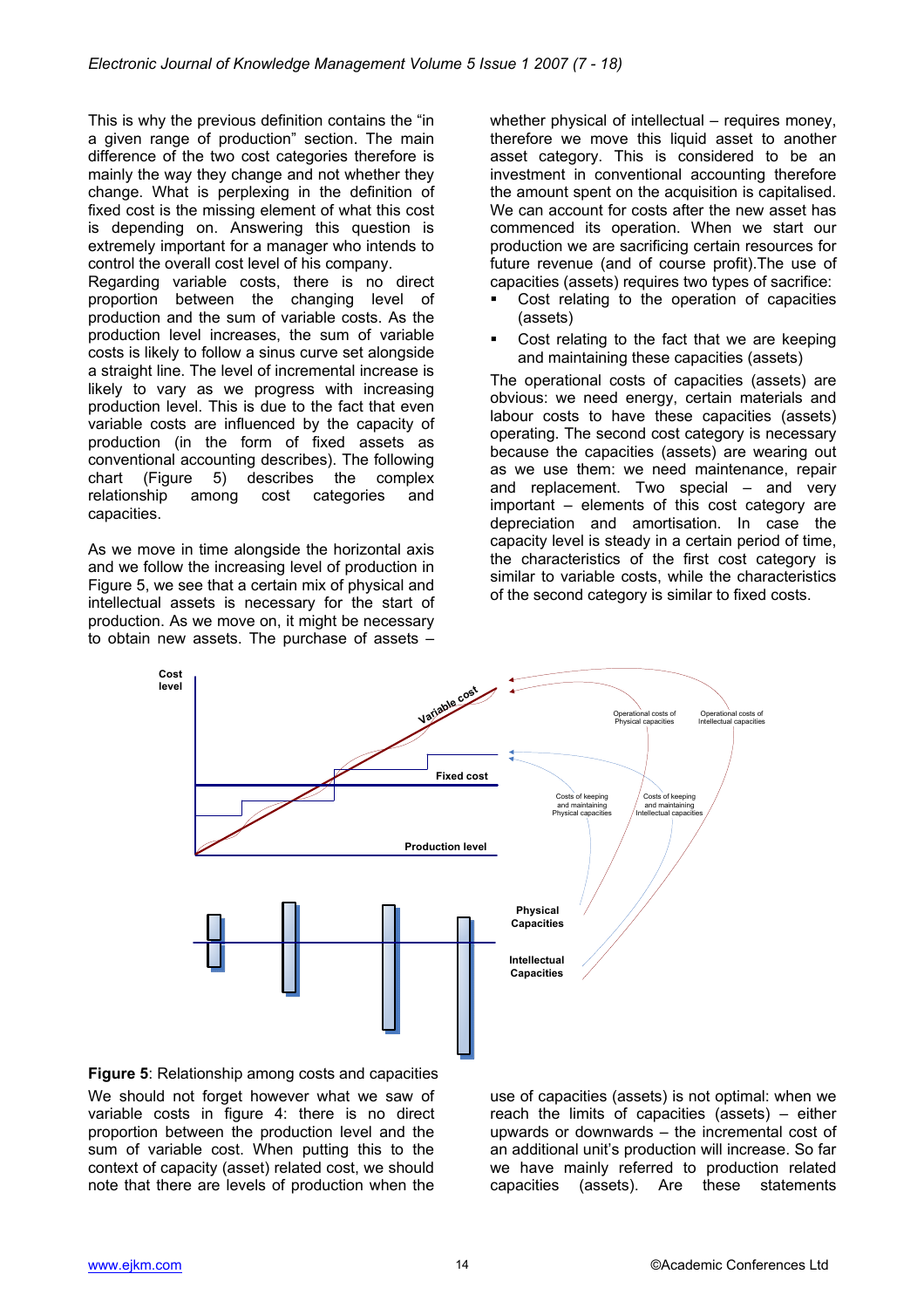applicable for administrative functionalities (like sales and general administration)? Capacities in administration have similar characteristics as in production. These capacities are kept for supporting the core operation. Significant portion of capacities of administration (and sales) are human capacities. The use of these capacities is similar to capacities in production. The two capacity related cost groups are also identifiable. Cost relating to the operation of capacities of administration (and sales) is acting as variable costs, while the cost of keeping and maintaining capacities of administration (and sales) are acting as fixed costs; similar to capacities in production. The advantage of alternative accounting is cacheable in case we intend to understand the complexity of cost categories and we intend to make effective decisions relating to costs. As figure 5 describes, overall cost level is increasing significantly in case we increase our capacities (regardless whether they are relating to front office or back office functionalities). For effective cost management we need to be aware of the exact characteristics of our capacities (both tangible and intellectual). This allows us to judge what is the effectiveness of each individual capacity item (or item group) and what is the value added to profit generation. In conventional accounting environment we could only concentrate on certain capacities, the elements of intellectual capital (as we saw it on Figure 1) remain hidden. For an effective cost management we need an extension to alternative accounting in order to include all capacities (assets) that are related to the operation of an entity. By using alternative accounting we:

- Introduce new asset categories to our balance sheet
- Work out the itemised view on the new asset categories
- Define and use an upgraded accounting policy that handles the new categories and support the visualisation of their fair value
- Reconsider our cost management framework
- **Put fixed and variable costs to a new context**
- Link cost categories with capacities (operating vs. keeping the capacities)
- Put all the previous points to one overall framework

#### **8. Further steps**

Based on research carried out so far, it is clear that the introduction of alternative charts of accounts and the quantification of the intellectual property elements would cause debates among financial experts and academics. The level of uncertainty assigned to the valuation of individual intellectual property items, the depreciation and impairment process related to these elements and the inclusion of this approach into everyday management decisions are areas where further investigation is required. We would like to open a debate that requires the involvement of both acting management accountants and academic researchers, with the aim of identifying those elements of the approach that need further research. Through the development of this conceptual framework we expect to work out a general approach for the introduction and continuous use of alternative charts of accounts.

## **References**

Damodaran, Aswath (2001) *The Dark Side of Valuation*, Prentice Hall PTR, Upper Saddle River, 2001. Danka Starovic and Bernard Marr, CIMA (Chartered Institute of Management Accountants), Cranfield School of

- Management, technical.services@cimaglobal.com 28. pages. Davenport, Thomas H. - Probst, Gilbert J. B. (2002) *Knowledge Management Case Book*, Publicis Corporate Publishing - John Wiley and Sons, Siemens Best Practices
- Deakin, Edward B. Maher, Michael W. (1987) *Cost Accounting*, IRWIN, Homewood, Illinois 60430, 1036 pages.
- Edvinsson, Leif Malone, Michael S. (1997) *Intellectual Capital*, Harper Collins, New York

Hermanson,Roger H. - Edwards, James Don - Maher, Michael W. (1992) *Accounting Principles*, IRWIN, Homewood, IL 60430, Boston, MA 02116, 1266 pages.

International Accounting Standards 2003, IAS 36, 38

Kaplan, Robert S. - Atkinson, Anthony A.: *Advanced Management Accounting*.

Kaplan, Robert S. - Norton, David P. (1996) *The Balanced Scorecard*, Harward Business School Press, Boston, **Massachusetts** 

Kaplan, Robert S. - Norton, David P. (1992) *The Balanced Scorecard - Measures That Drive Performance*, Harvard Business Review, 1992 January-February.

Kaplan, Robert S. - Norton, David P. (2004) *Measuring the Strategic Readiness of Intangible Assets*, Harvard Business Review, 2004 February.

Mills, Roger W. (1998) *The Dynamics of Shareholder Value - The principles and Practice of Strategic value Analysis*, Mars Business Associates Ltd., 256 pages.

Standfield, Ken (2002) *Intangible Management*, Academic Press, Boston

Stewart, Thomas A. (2002) *The Wealth of Knowledge*, Nicholas Brealey Publishing, London

Sveiby, Karl Erik (1997) *The New Organisational Wealth*, Berreth-Koehler Publishers, Inc., San Francisco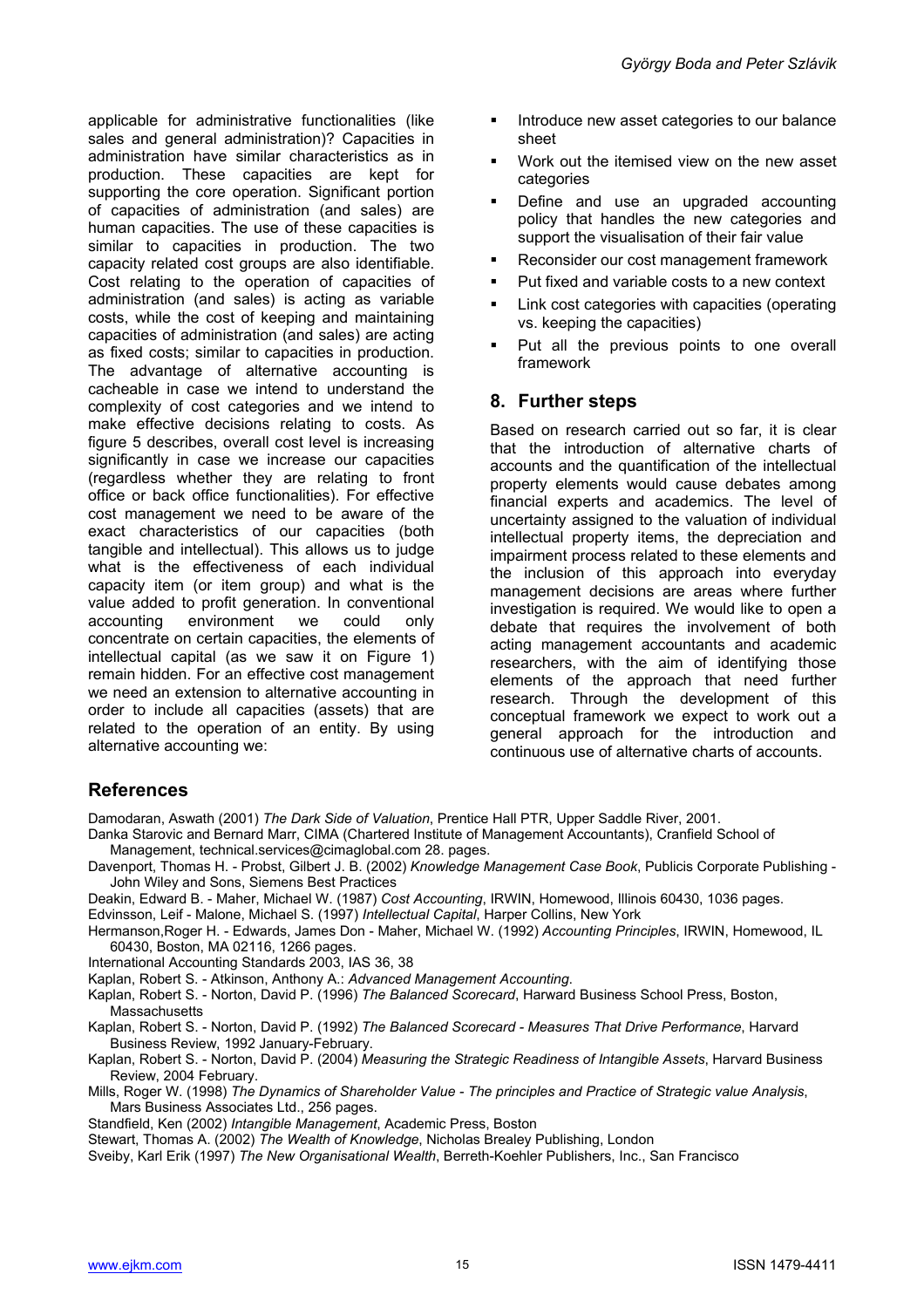Sveiby, Karl Erik (2003) *A Knowledge-based Theory of the Firm to guide Strategy Formulation*, Paper presented at ANZAM Conference, Macquarie University Sydney, 2003 February.

Tom Copeland, Tim Coller, Jack Murrin (1995) *Measuring and Managing the value of Companies*, McKinsey and Company. Inc. Published in Hungarian by PANEM, 550 pages.

Volkart, Rudolf (1998) *Financial management - A basic framework for corporate finance*, Versus Verlag AG, Zürich, 96 pages.

Zambon Stefano (2005): Intellectual assets and value creation: Exploring the "black link"; *International Policy Conference*, Ferrara. Italy, 20-22 October

## **Appendix 1 - Chart of accounts according to the generally accepted accounting standards**

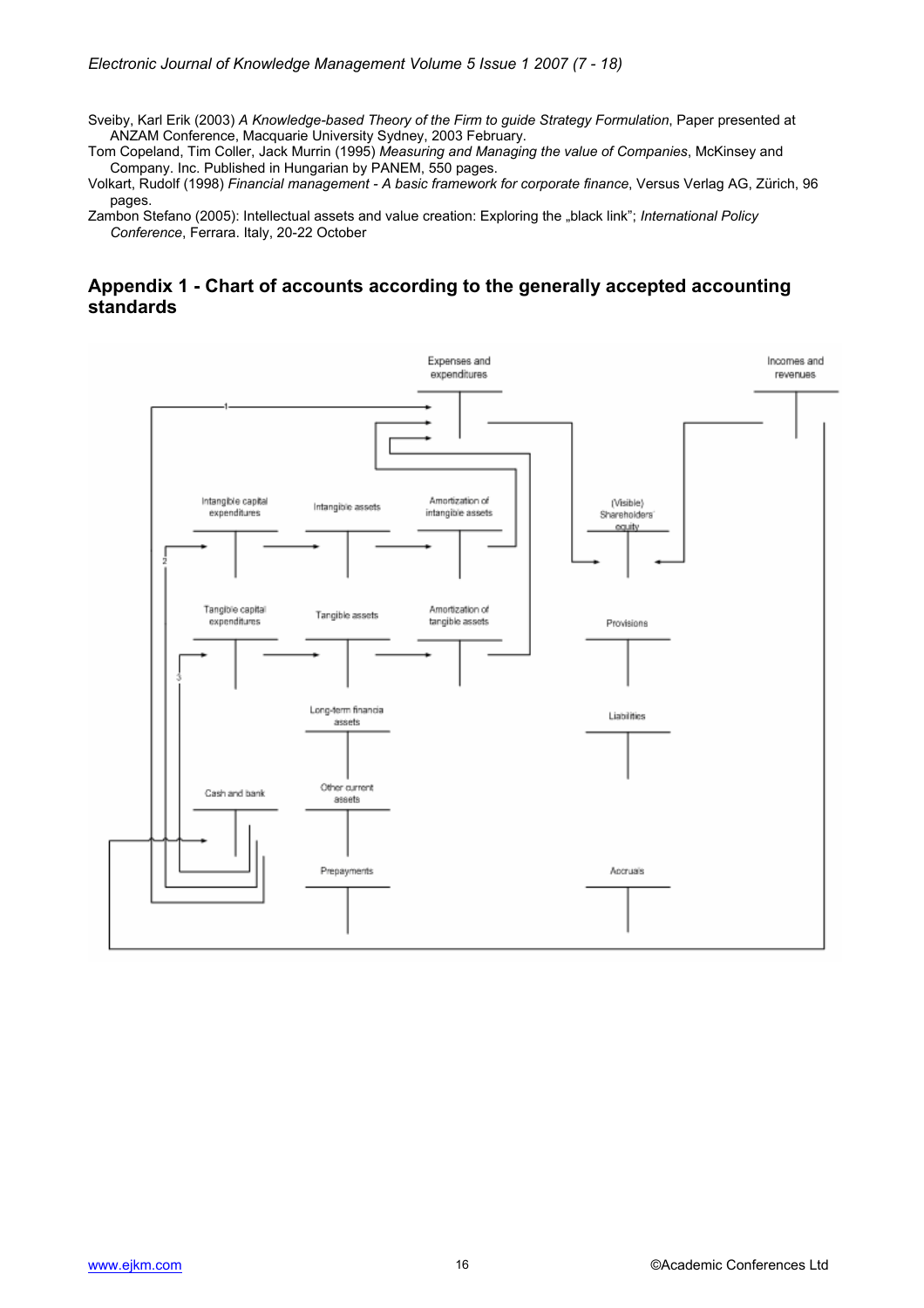

# **Appendix 2 - Chart of accounts expanded by alternative accounts**